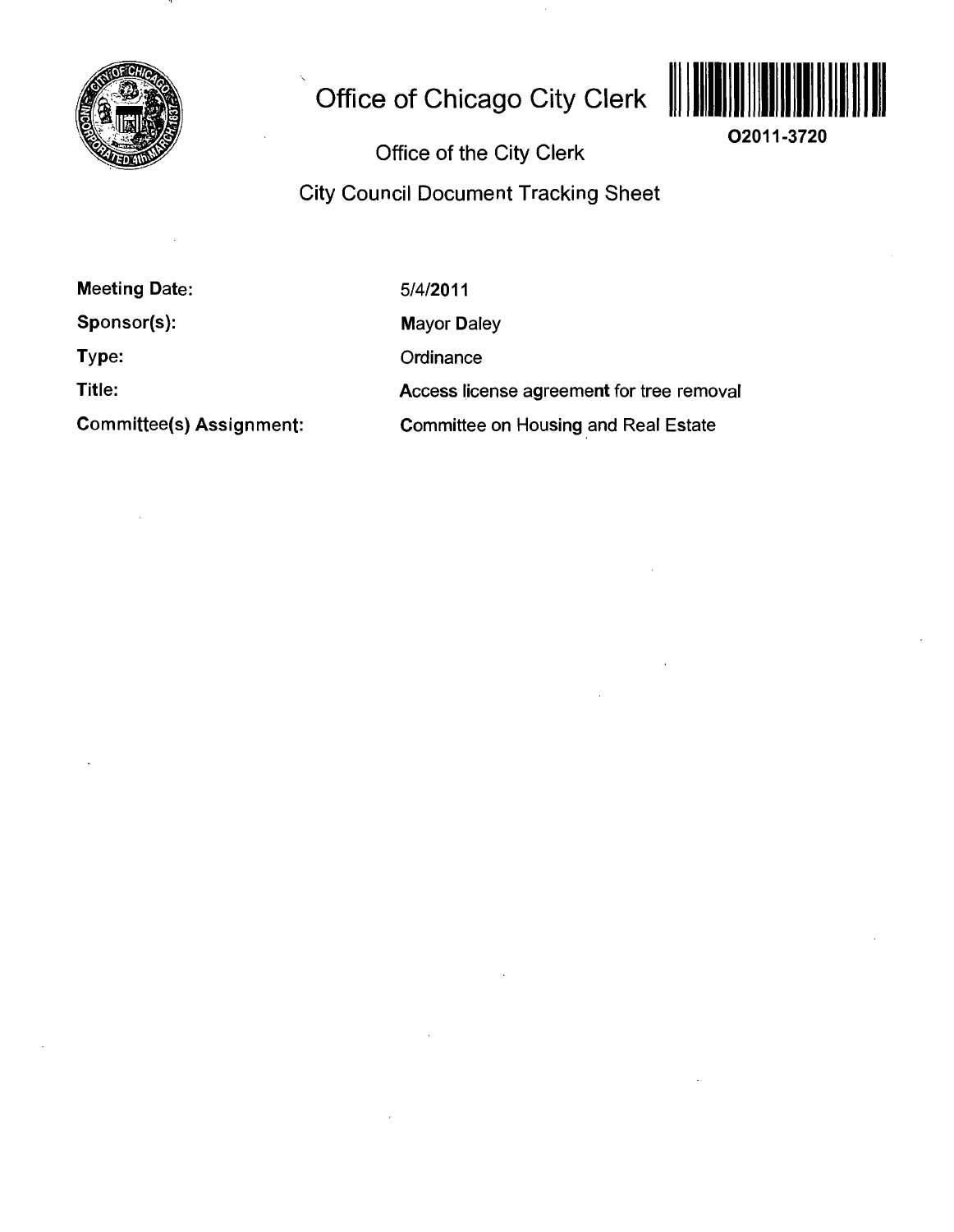

 $HSG$ 

### **OFFICE OF THE MAYOR**

#### CITY OF CHICAGO

**RICHARD M. DALEY MAYOR** 

May 4, 201

### TO THE HONORABLE, THE CITY COUNCIL OF THE CITY OF CHICAGO

Ladies and Gentlemen:

At the request of the Commissioner of General Services, 1 transmit herewith an ordinance authorizing the execution of an access license agreement for tree removal.

Your favorable consideration of this ordinance will be appreciated.

Very truly yours. Mavor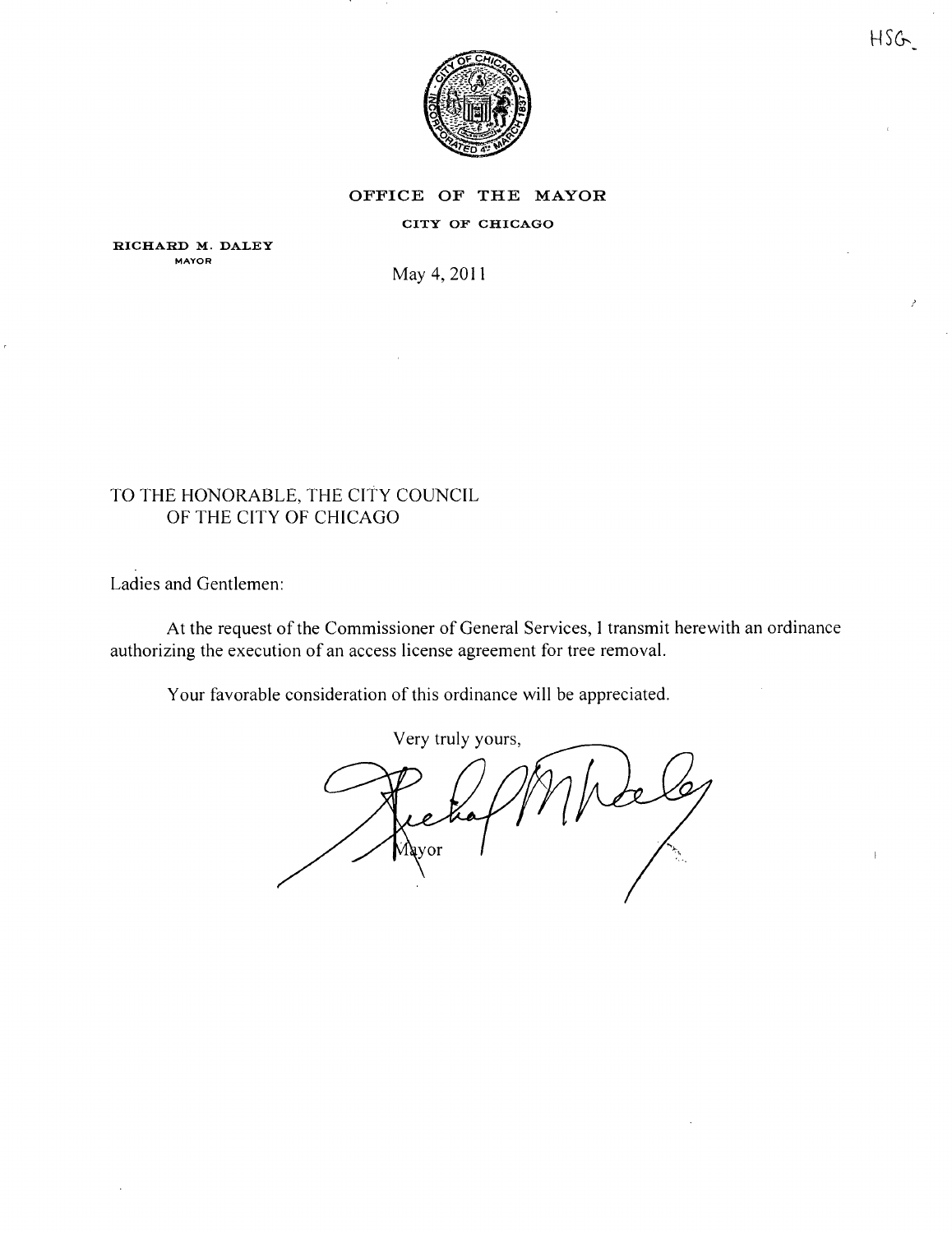#### BE IT ORDAINED BY THE CITY COUNCIL OF THE CITY OF CHICAGO:

SECTION 1: The Commissioner of the Department of General Services and the Commissioner of the Department of Streets and Sanitation are authorized to execute on behalf of the City of Chicago a License Agreement authorizing access to City operations at multiple locations pursuant to Sale and Removal of Tree Material Specification No. 86452 RFQ No. 3439; such License Agreement to be approved as to form and legality by the Corporation Counsel in substantially the following form;

 $\cdot$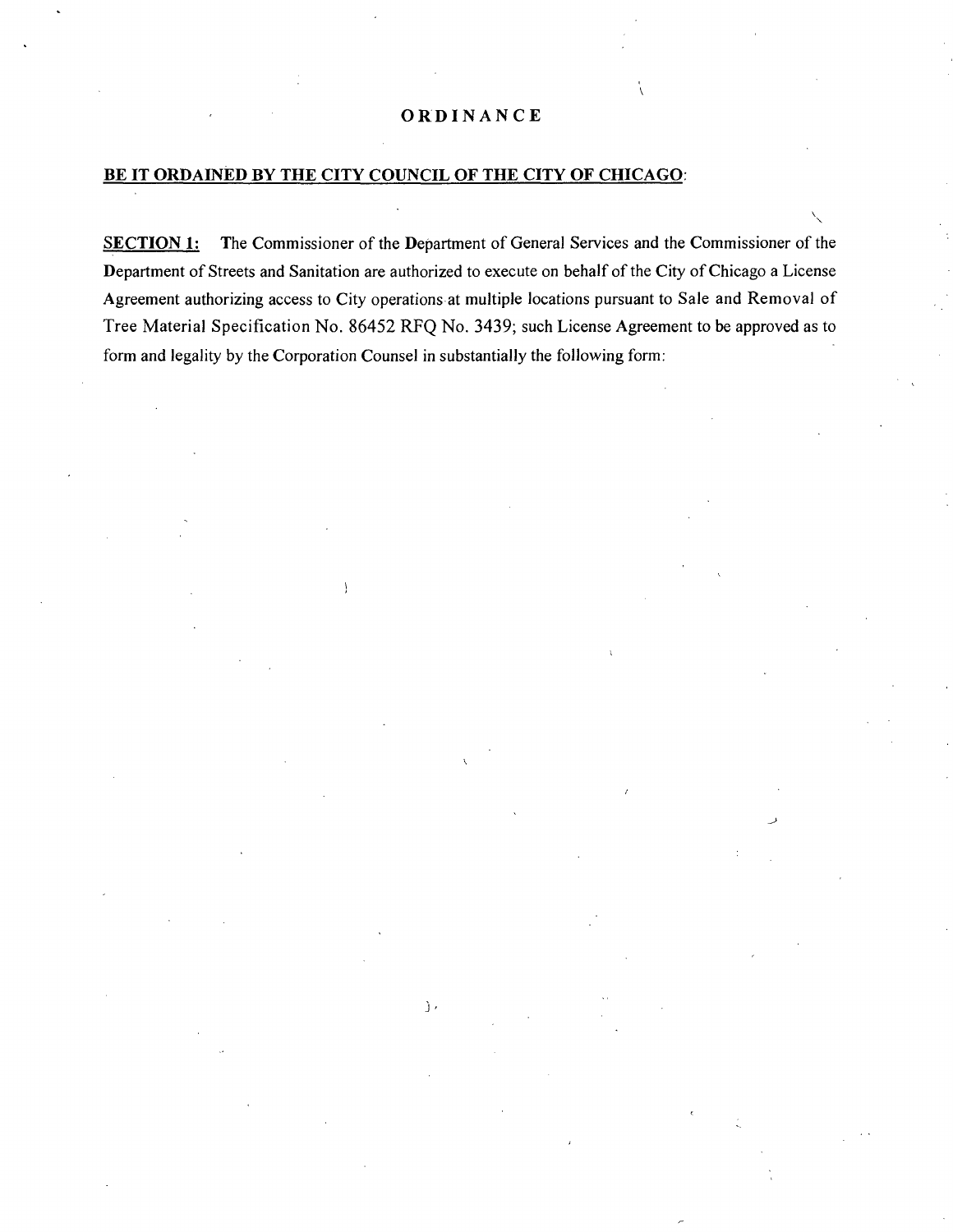**License Agreement Sale and Removal of Tree Material Specification No. 86452 RFQ No. 3439** 

SECTION 2: This Ordinance shall be effective from and after the date of its passage and approval.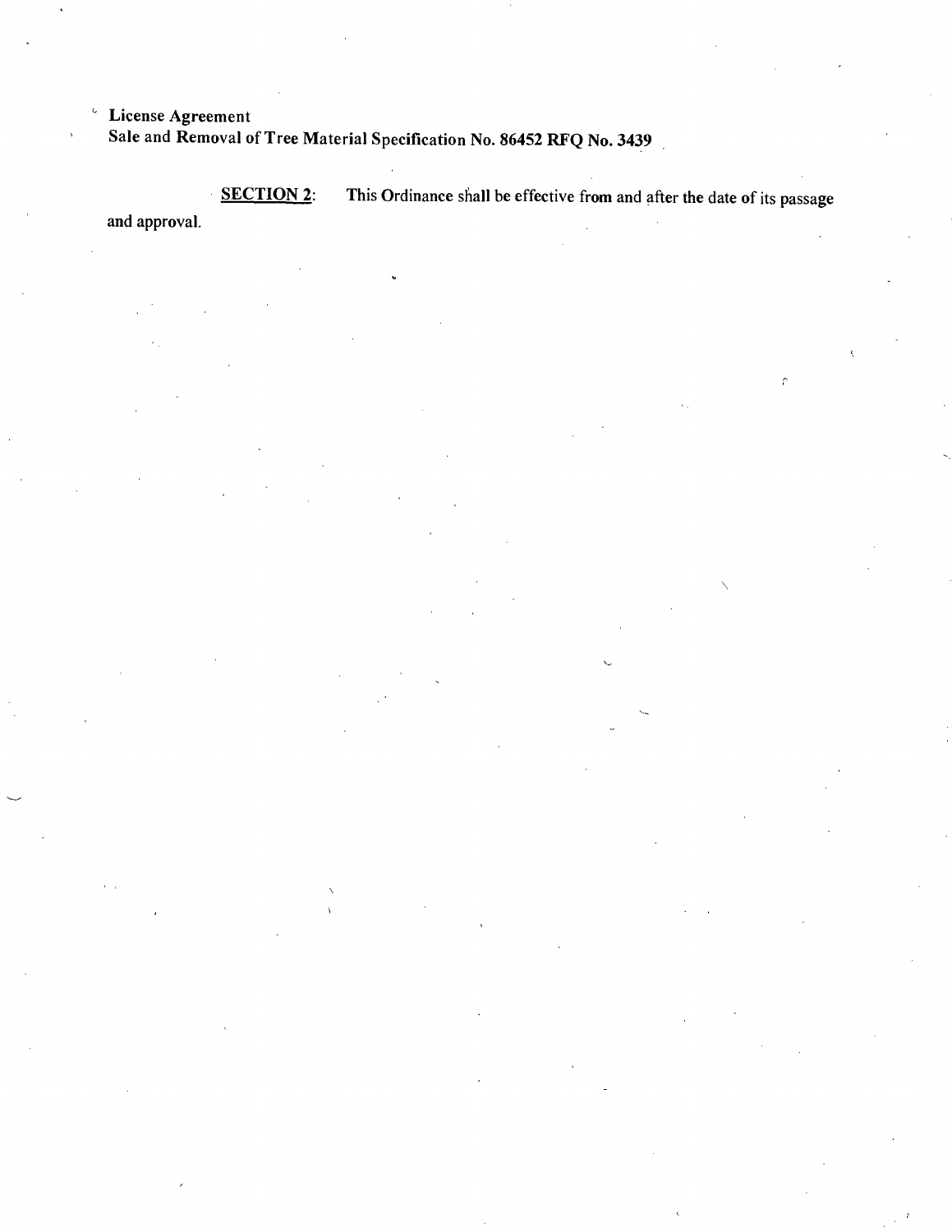#### **LICENSE AGREEMENT**

THIS LICENSE AGREEMENT ("Agreement") is made and entered into this day of , 2011 by and between, the CITY OF CHICAGO, an Illinois Municipal Corporation and home rule unit of govemment, acting by and through its Department of General Services and by and through its Department of Streets and Sanitation (the "City"), and (the "Contractor") whose offices are located at

#### **RECITAL S**

WHEREAS, City has selected Contractor as the winning respondent to perform the services and tasks pursuant to City's "Sale and Removal of Tree Material" Specification No. 86452 RFQ No. 3439 (the "Contract"), a copy of which, is attached hereto as Exhibit A and made a part hereof; and

WHEREAS, City is the owner of certain property located at 10001 West Bryn Mawr Avenue in Chicago, Cook County, Illinois and is the Tenant of certain property located at 900 East  $103^{rd}$  Street property in Chicago, Cook County, Illinois, which includes the waste transfer sites depicted in Exhibit B-1 and Exhibit B-2 attached hereto and made a part hereof (collectively the "Fixed Transfer Sites"); and

WHEREAS, City is the owner of the property located at 4101 North Oak Park Avenue, 2505 West Grand Avenue, 4623 West Homer Street, 4255 West Ferdinand Street, 2348 South Ashland Avenue, 3859 South Iron Street, 829 West 120<sup>th</sup> Street, and the Tenant of the 4600 West  $72<sup>nd</sup>$  Street in Chicago, Cook County, Illinois (collectively the "Emergency Transfer Sites"); and

WHEREAS, Contractor requires access the Fixed Transfer Sites on a recurring basis and access to the Emergency Transfer Sites on an as-needed basis, as determined by City's Department of Streets and Sanitation ("DSS"), in order perform the services and tasks pursuant to the Contract; and

WHEREAS, pursuant to the Contract, City has agreed to allow Contractor recurring access to the Fixed Transfer Sites and as-needed access to the Emergency Transfer Sites depicted on Exhibit C attached hereto and made a part hereof (collectively the "Premises"); and

NOW THEREFORE, in consideration of the covenants, terms and conditions set forth herein, the Parties hereto agree and covenant as follows:

#### **SECTION 1. GRANT**

City hereby provides Contractor with-non-exclusive license and right of access to the Premises for the purpose of performing the services and tasks pursuant to the Contract.

 $\mathbf{1}$ 

#### **SECTION 2. TERM**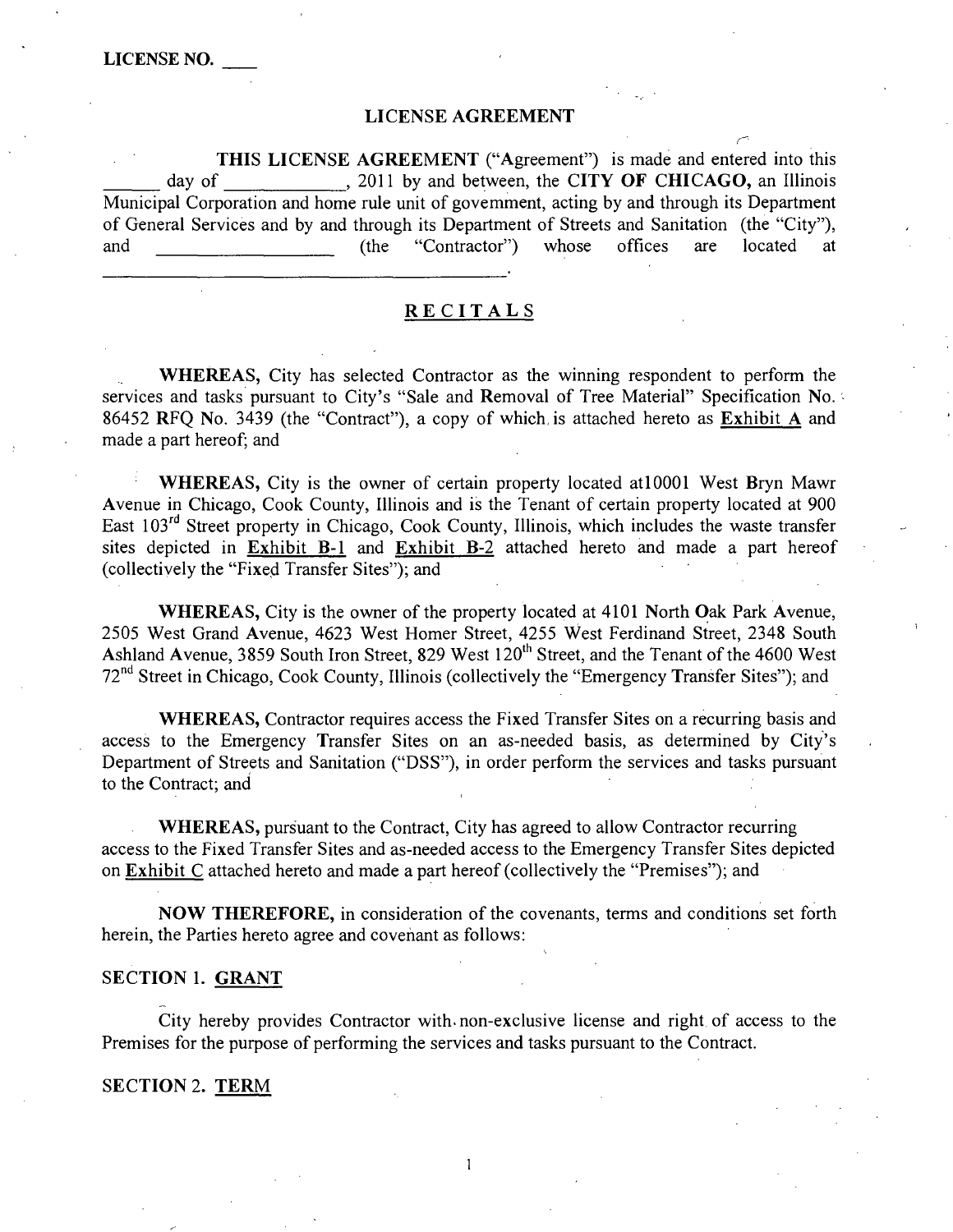The term of this License Agreement ("Term") shall commence on the execution date ("Commencement Date"), and shall end upon the termination of the Contract.

#### **SECTION 3. LICENSE FEE**

3.1 Fee. Contractor shall pay a license fee for access to the Premises in the amount of;.

One Dollar (\$1.00) for the entire term, the receipt and sufficiency of said sum being herewith acknowledged by both parties.

Contractor shall also pay all amounts due under the Contract with respect to the marketing of tree debris material. Contractor shall also bear all other costs of its operations on the Premises in performing the tasks and services under the Contract, including, without limitation, costs of utilities, equipment, security, insurance, hauling and taxes.

#### **SECTION 4. USE, ALTERATIONS AND ADDITIONS**

4.1 Shared Use. City agrees to cooperate in the shared use of the Premises with the Contractor, subject to Section 9.14 below, and subject to the terms of the Contract.

4.2 Use of the Premises. Contractor shall not use the Premises in a manner that would violate any Law. Contractor fiarther covenants not to do or suffer any waste or damage, comply in all respects with the laws, ordinances, orders, rules, regulations, and requirements of all federal, state and municipal govemmental departments which may be applicable to the Premises or to the use or manner of use of the Premises, disfigurement or injury to any building or improvement on the Premises, or to fixtures and equipment thereof Any activities on the Premises must be limited to performing the services and tasks pursuant to the Contract. These activities do not include direct or indirect participation or intervention in political campaigns on behalf of or in opposition to any candidate for public office. Contractor shall not use said Premises for political or religious activities. Contractor agrees that in utilizing said Premises that it shall not discriminate against any member of the public because of race, creed, color, sexual orientation, or national origin.

4.3 Alterations and Additions. Contractor may not make any alterations, additions, and improvements to the Premises, or store any other equipment on the Premises other than that directly used in the perfonnance of the tasks and services required under the Contract.

#### **SECTION 5. ASSIGNMENT AND LIENS**

5.1 Assignment and Liens. Contractor shall not assign this License Agreement in whole or in part without the prior written consent of City, which shall be in City's sole discretion.

5.2 Contractor's Covenant against Encumbering Title. Contractor shall not do any act which shall in any way encumber the fee simple estates of City in any of the Fixed Transfer Sites and/or Emergency Transfer Sites(or the Fixed Transfer Site of the owner of the 900 East 103rd

 $\overline{2}$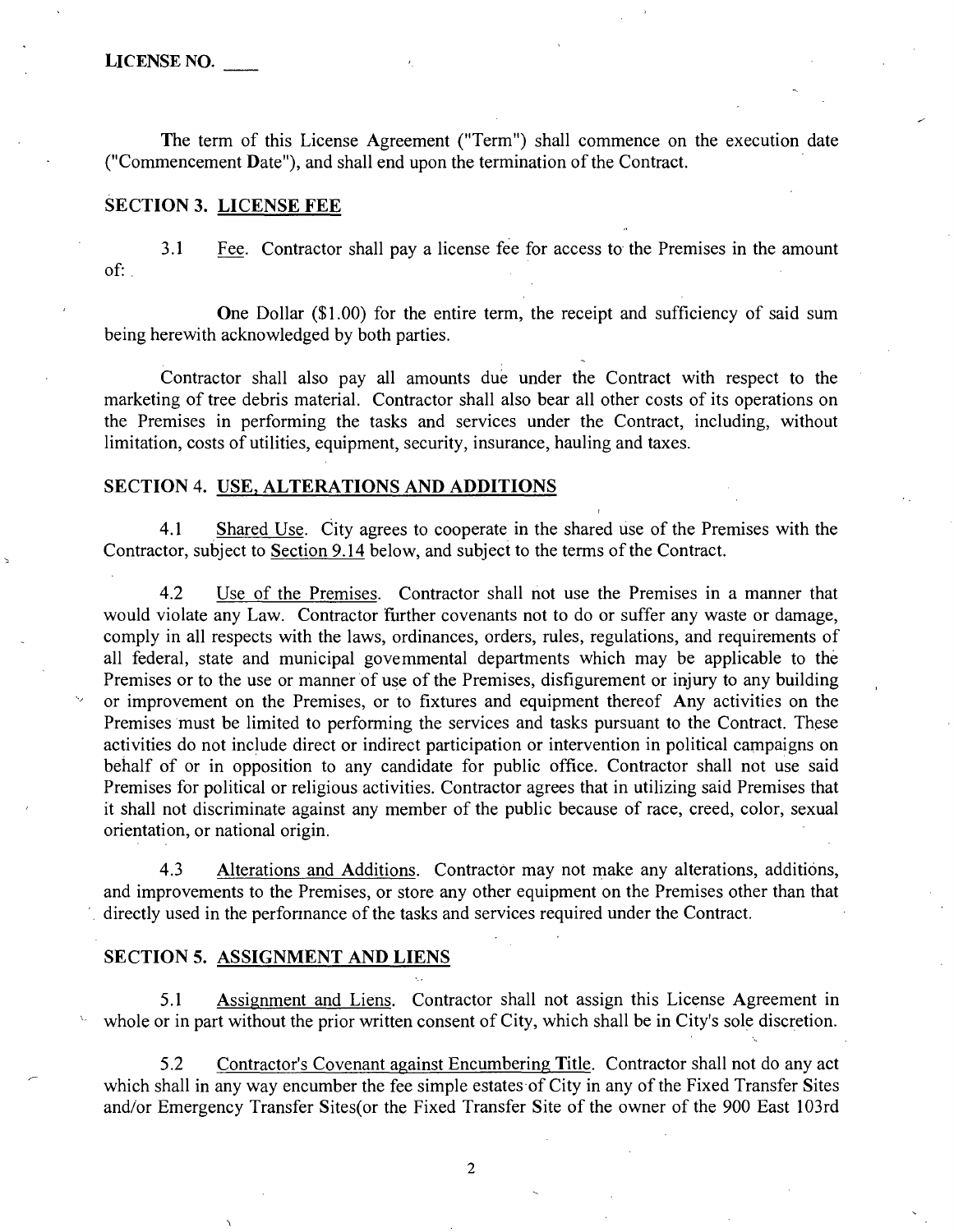Street property) in and to the licensed Premises, nor shall such Premises be in any way subject to any claim by way of lien or encumbrance, whether by operation of law or by virtue of any express or implied contract by Contractor any claim to, or lien upon, any of the Premises arising from any act or omission of Contractor, or its contractors, respective officers, directors, agents, invitees, or employees.

5.3 Contractor's Covenant against Liens. Contractor shall not permit the Premises, in whole or in part, to become subject to any mechanic's, laborer's, or materialmen's liens on account of labor or material fiimished to Contractor or claimed to have been fumished to Contractor. In case of any such lien attaching. Contractor shall immediately pay and remove such lien or furnish security or indemnify City in a manner satisfactory to City in its sole discretion to protect City against any defense or expense arising from such lien. Except during any period in which Contractor appeals any judgment or obtains a rehearing of any such lien, or in the event judgment is stayed. Contractor shall immediately pay any judgment rendered against Contractor, with all proper costs and charges, and shall have the lien released and any judgment satisfied. If Contractor fails to pay and remove any lien or contest such lien in accordance herewith. City, at its election, may pay and satisfy same, and all sums so paid by City, with interest from the date of payment at the rate set at 12% per annum provided that such rate shall not be deemed usurious by any Federal, State, or Local Laws.

#### **SECTION 6. INSURANCE AND INDEMNIFICATION**

6.1 Insurance. Contractor shall procure and maintain at all times, at Contractor's own expense, during the term of this License Agreeinent, the insurance coverages and requirements specified in the Contract.

6.2 Indemnification. Contractor shalLindemnify, defend, and hold City and the owner of the 900 East 103<sup>rd</sup> Street Fixed Transfer Site harmless against all liabilities, judgments, amounts paid in settlement, arbitration or mediation awards, costs, damages, and expenses (including reasonable attomey's fees, expenses, and court costs), whether such claim is related to or arises from personal injury or property damage which may be expended by or accrue against, be charged to, or be recovered from Contractor or City or the owner of the 900 East 103<sup>rd</sup> Street Fixed Transfer Site by reason of Contractor's performance of or failure to perform any of Contractor's obligations under this License Agreement or the Contract, or Contractor's negligent acts or failure to act, or resulting from the acts or failure to act of Contractor's contractors, respective officers, directors, agents, invitees, or employees.

### **SECTION 7. CONFLICT OF INTEREST AND GOVERNMENTAL ETHICS**

7.1 Conflict of Interest. No official or employee of the City of Chicago, nor any member of any board, commission or agency of the City of Chicago, shall have any financial interest (as defined in Chapter 2-156 of the Municipal Code), either direct or indirect, in the Premises; nor shall any such official, employee, or member participate in making or in any way attempt to use his/her position to influence any governmental decision or action with respect to this License Agreement by the City.

 $\overline{3}$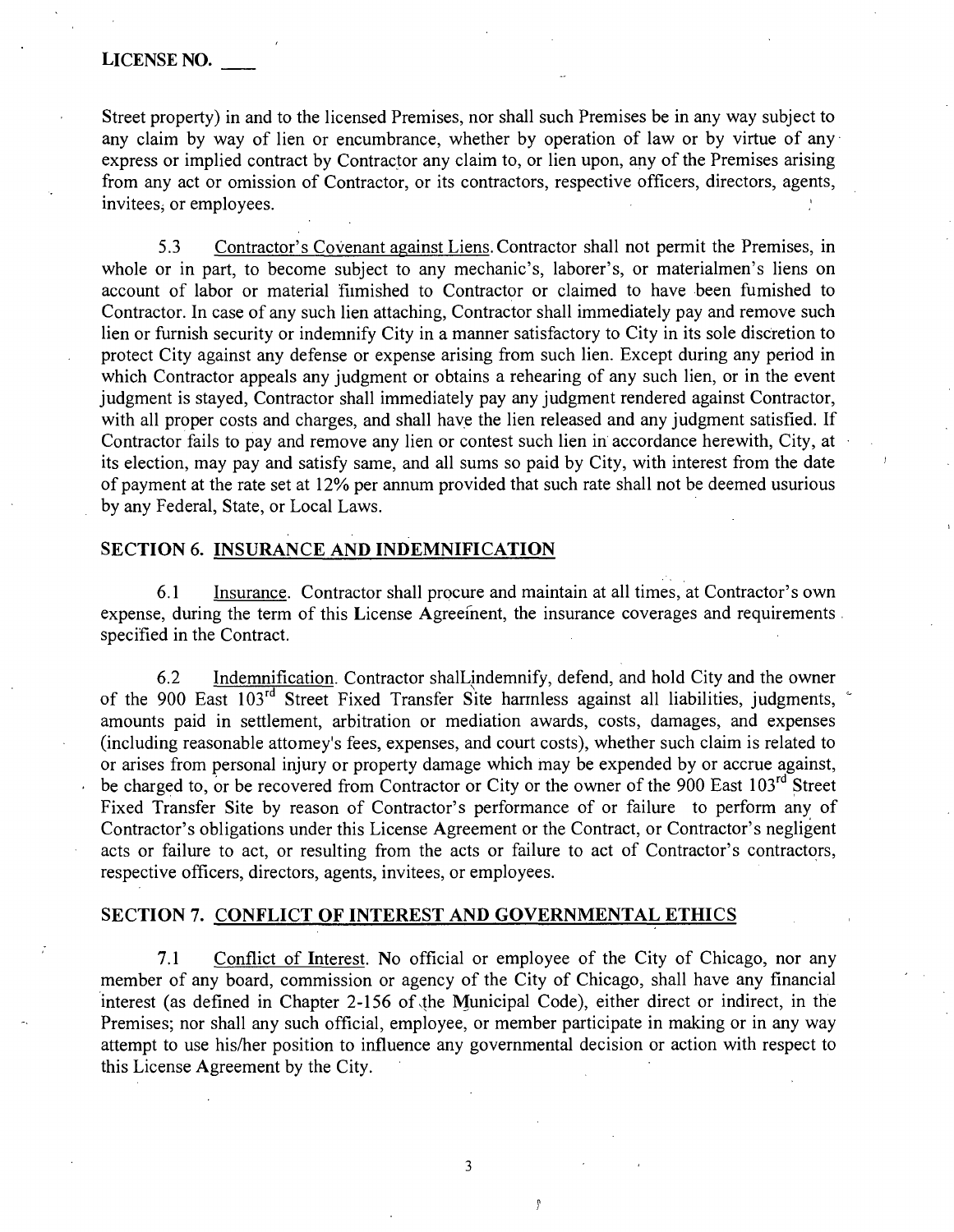7.2 Dutv of Comply with Governmental Ethics Ordinance. City and Contractor shall comply with Chapter 2-156 of the Municipal Code of Chicago, "Govemmental Ethics," including but not limited to section 2-156-120, which states that no payment, gratuity, or offer of employment shall be made in connection with any City of Chicago contract, as an inducement for the award of that contract or order. Any contract or lease negotiated, entered into, or performed in violation of any of the provisions of Chapter 2-156 shall be voidable as to the City.

#### **SECTION 8. FAILURE TQ REMOVE PERSONS AND PROPERTY**

8.1 Failure to Remove Persons and Property. Failure of Contractor to immediately remove all of Contractor's persons and personal property from the Premises at the end of the Term of this License Agreement shall obligate the Contractor to pay the City a license fee of \$1,000 per day for each day of such holdover use until such time as such removal occurs. During such unauthorized use period, all other provisions of this License Agreement shall remain in full force and effect.

#### **SECTION 9. MISCELLANEOUS**

9.1 Notice. All notices, demands and requests which may be or are required to be given, demanded or requested by either party to the other shall be in writing. All notices, demands and requests by Contractor to City shall be delivered by national ovemight courier or shall be sent by United States registered or certified mail, retum receipt requested, postage prepaid addressed to City as follows:

 $\bigl/$ 

City of Chicago Department of Streets and Sanitation 121 North LaSalle Street, Room 700 Chicago, Illinois 60602

City of Chicago Department of General Services Office of Real Estate Management 30 North LaSalle Street, Suite 300 Chicago, Illinois 60602

or at such other place as City may from time to time designate by written notice to Contractor. All notices, demands, and requests by City to Contractor shall be delivered by a national ovemight courier or shall be sent by United States registered or certified mail, retum receipt requested, postage prepaid, addressed to Contractor as follows:

or at such other place as Contractor may from time to time designate by written notice to City. Any notice, demand or request which shall be served upon Contractor by City, or upon City by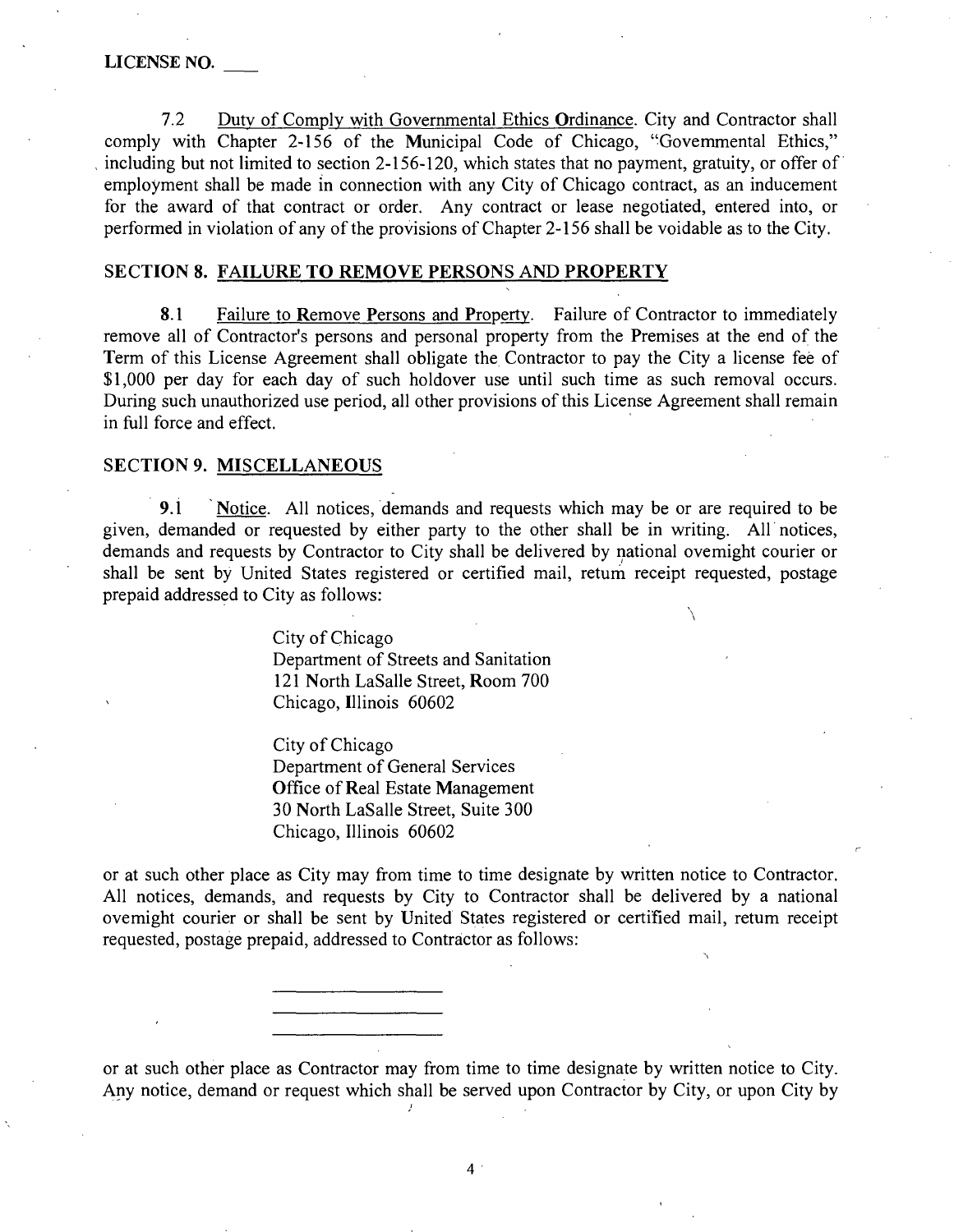Contractor, in the manner aforesaid, shall be deemed to be sufficiently served or given for all purposes hereunder at the time such notice, demand or request shall be mailed.

9.2 Partial Invalidity. If any covenant, condition, provision, term or agreement of this License Agreement shall, to any extent, be held invalid or unenforceable, the remaining covenants, conditions, provisions, terms and agreements of this License Agreement shall not be affected thereby, but each covenant, condition, provision, term or agreement of this License Agreement shall be valid and in force to the fullest extent pennitted by law.

9.3 Goveming Law. This License Agreement shall be construed and be enforceable in accordance with the laws of the State of Illinois.

9.4 Entire Agreement. All preliminary and contemporaneous negotiations are merged into and incorporated in this License Agreement. This License Agreement contains the entire agreement between the Parties and shall not be modified or amended in any manner except by an instmment in writing executed by the Parties hereto.

9.5 Captions and Section Numbers. The captions and section numbers appearing in this License Agreement are inserted only as a matter of convenience and in no way define, limit, constme or describe the scope or intent of such sections of this License Agreement nor in any way affect this License Agreement.

9.6 Binding Effect of License Agreement. The covenants, agreements, and obligations contained in this License Agreement shall extend to, bind, and inure to the benefit of the Parties hereto and their legal representatives, heirs, successors, and assigns.

9.7 Time is of the Essence. Time is of the essence of this License Agreement and of each and every provision hereof

9.8 No Principal/Agent or Partnership Relationship. Nothing contained in this License Agreement shall be deemed or construed by the Parties hereto nor by any third party as creating the relationship of principal and agent or of partnership or of joint venture between the Parties hereto.

9.9 Authorization to Execute License Agreement. The Parties executing this License Agreement hereby represent and warrant that they are duly authorized and acting representatives of City and Contractor respectively and that by their execution of this License Agreement, it became the binding obligation of City and Contractor respectively, subject to no contingencies or conditions except as specifically provided herein.

9.10 Termination of License Agreement. This License Agreement shall terminate upon the termination of the Contract. Such termination shall be without prepayment or penalties.

9.11 Force Majeure. When a period of time is provided in this License Agreement for either party to do or perform any act or thing, the party shall not be liable or responsible for any delays due to strikes, lockouts, casualties, acts of God, wars, acts of terrorism, govemmental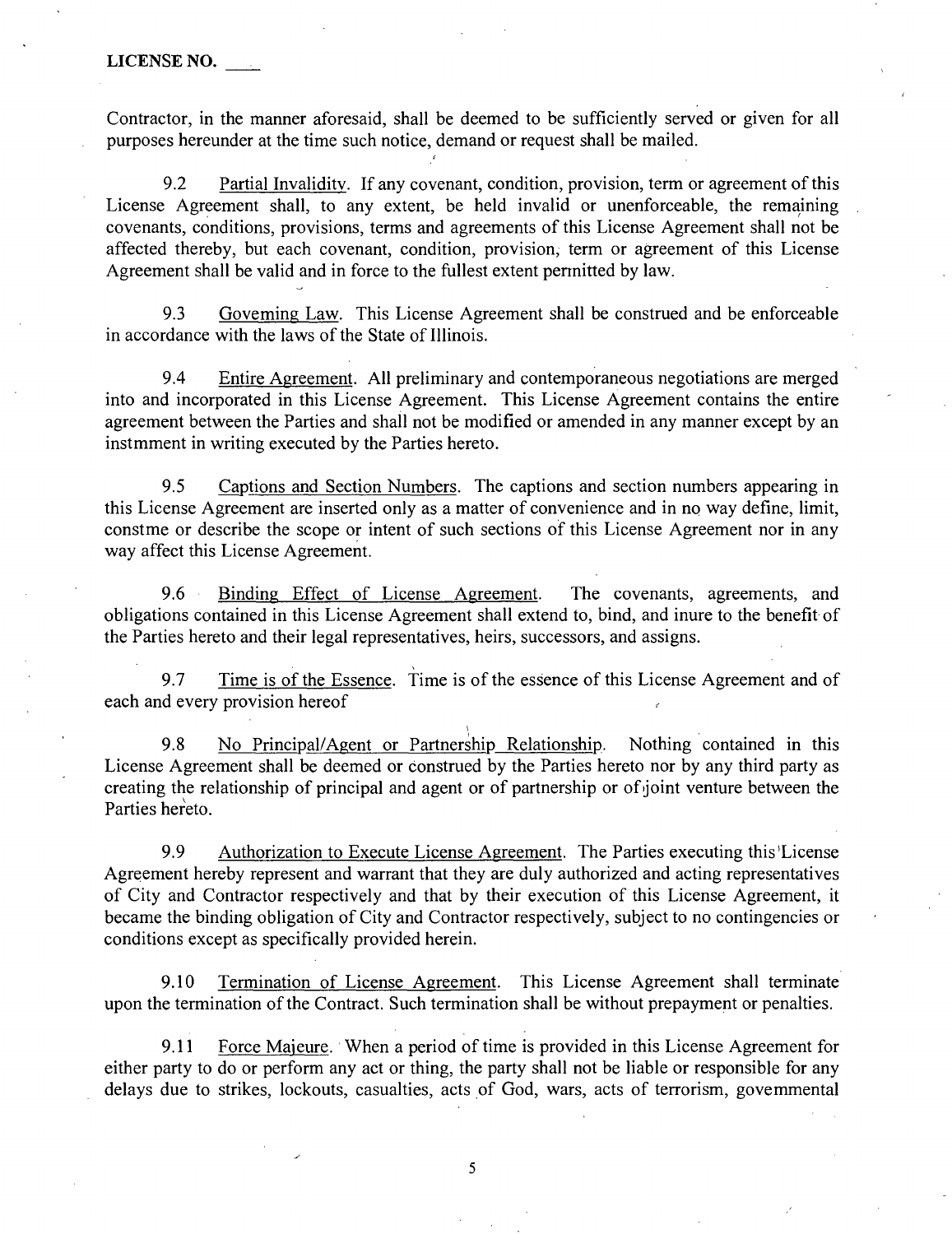regulation or control, and other causes beyond the reasonable control of the party, and in any such event the time period shall be extended for the amount of time the party is so delayed.

*9.12 Amendments. From time to time, the parties hereto may amend this License Agreement with respect to any provisions reasonably related to Contractor's use of the Premises*  and/or City's administration of said License Agreement including, but not limited to, additional *future Fixed Transfer Sites and/or Emergency Transfer Sites. Provided, however, that such Amendment(s) shall not serve to extend the term hereof nor serve to otherwise materially alter the essential provisions contained herein. Such Amendment(s) shall be in writing, shall establish the factual background necessitating such alteration, shall set forth the terms and conditions of such modification, and shall be duly executed by both City and Contractor. Such Amendment(s) shall only take effect upon execution by both parties. Upon execution, such Amendment(s) shall*  become a part of this License Agreement and all other provisions of this License Agreement shall otherwise remain in full force and effect.

9.13 Primacy of Contract. Where any of the provisions of this License Agreement shall conflict with the Contract, the Contract shall control.

9.14 City Use Paramount. The parties acknowledge that the most important use of the Premises is for City operations as determined by City. Contractor shall refrain from undertaking any activities that interfere with City's primary use of the Premises.

#### **SECTION 10. ADDITIONAL RESPONSIBILITIES OF CONTRACTOR**

10.1 Satisfaction with Condition. Contractor agrees that Contractor has inspected the Premises and all related areas and grounds and that Contractor is satisfied with the physical condition thereof.

10.2 Repairs for Contractor Negligence, Vandalism, or Misuse. Contractor shall assume responsibility for any repairs to all of or any portion of any of the Premises necessitated by the negligence, intentional acts or failure to act, vandalism, misuse, theft, or other acts on any portion of any of the Premises by Contractor's employees, clients, invitees, agents, or contractors, or by unauthorized persons.

10.3 Security. Contractor acknowledges that City shall have no security obligations relative to Contractor's use of the Premises. Contractor shall be responsible for properly securing Contractor's equipment and supplies.

10.4 No Alcoholic Beverages. Contractor agrees that no alcoholic beverages of any kind or nature shall be sold, given away, or consumed on the Premises by Contractor or Contractor's employees, agents, or consultants.

10.5 Illegal Activity. Contractor, or any of its agents or employees, shall not perform or permit any practice that is injurious to the Premises or unreasonably disturbs other Contractors, is illegal, or increases the rate of insurance on the Premises.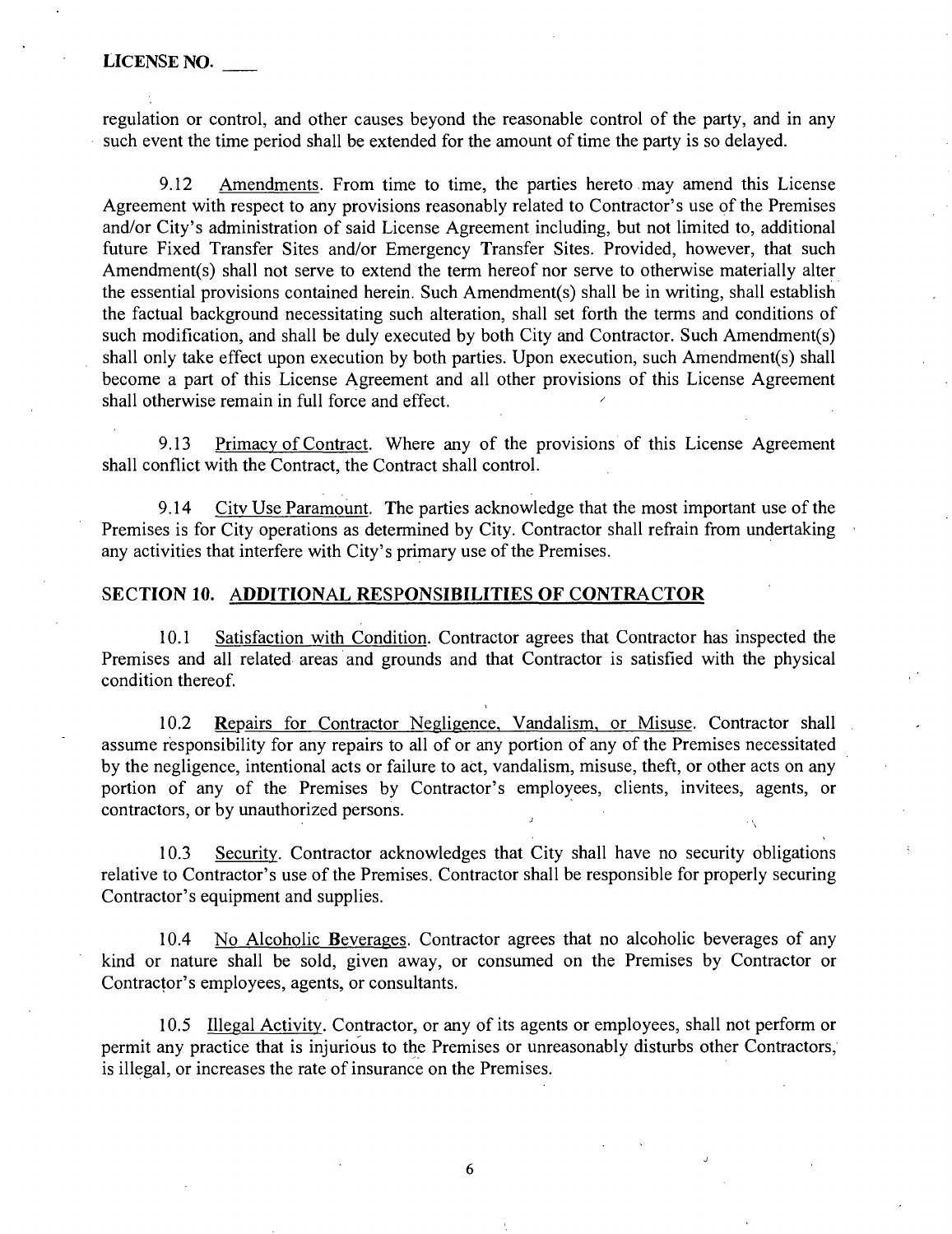10.6 Hazardous Materials. Contractor shall keep out of the Premises any materials which cause a fire hazard or safety hazard and shall comply with reasonable requirements of City's fire insurance carrier; not destroy, deface, damage, impair, nor remove any part of the Premises or facilities, equipment or appurtenances thereto.

10.7 Permits. For any activity which Contractor desires to conduct on any of the Premises in which a license or permit is required, said license or permit must be obtained by Contractor prior to using the respective Premises for such activity. The City of Chicago, Department of Streets and Sanitation and Department of General Services, must be notified of any such license or permit..

10.8 Condition at Termination. Upon the termination of this License Agreement, Contractor shall remove all equipment and/or materials placed on all of the Premises by Contractor or anyone acting by or under Contractor. Said removal shall be without cost to City.

10.9 No Other Rights. This Agreement does not give Contractor any other right with respect to the Premises. Any rights not specifically granted to Contractor by and through this document are reserved exclusively to City. Execution of this agreement does not obligate City in any manner and City shall not undertake any additional duties or services at City's sole discretion.

### **SECTION 11. CONTRACTOR DISCLOSURES AND REPRESENTATIONS**

11.1 Business Relationships. Contractor acknowledges (A) receipt of a copy of Section 2-156-030 (b) of the Municipal Code of Chicago, (B) that it has read such provision and understands that pursuant to such Section 2-156-030 (b) it is illegal for any elected official of the City, or any person acting at the direction of such official, to contact, either orally or in writing, any other City official or employee with respect to any matter involving any person with whom the elected City official or employee has a "Business Relationship" (as defmed in Section 2- 156-080 of the Municipal Code of Chicago), or to participate in any discussion in any City Council committee hearing or in any City Council meeting or to vote on any matter involving the person with whom an elected official has a Business Relationship, and (C) notwithstanding anything to the contrary contained in this Agreement, that a violation of Section 2-156-030 (b) by an elected official, or any person acting at the direction of such official, with respect to any transaction contemplated by this Agreement shall be grounds for termination of this Agreement and the transactions contemplated hereby. Contractor hereby represents and warrants that no violation of Section 2-156-030 (b) has occuned with respect to this License Agreement or the transactions contemplated hereby.

11.2' Patriot Act Certification. Contractor represents and wanants that neither Contractor nor any Affiliate thereof (as defined in the next paragraph) is listed on any of the following lists maintained by the Office of Foreign Assets Control of the U.S. Department of the Treasury, the Bureau of Industry and Security of the U.S. Department of Commerce or their successors, or on any other list of persons or entities with which the City may not do business under any applicable law, mle, regulation, order or judgment, the Specially Designated Nationals List, the Denied Persons List, the Unverified List, the Entity List and the Debaned List.

 $\overline{7}$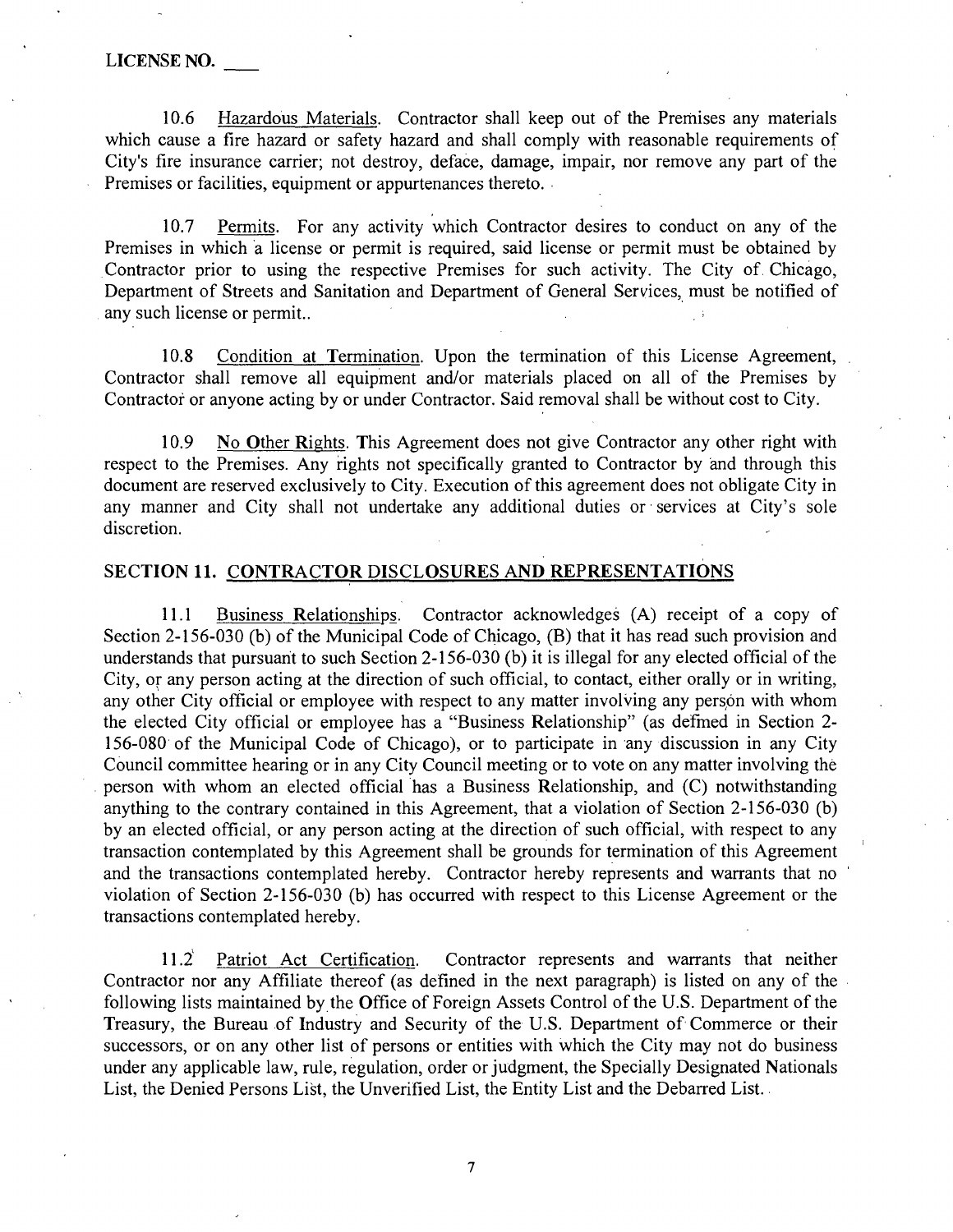As used in the above paragraph, an "Affiliate" shall be deemed to be a person or entity related to Contractor that, directly or indirectly, through one or more intermediaries, controls, is controlled by or is under common control with Contractor, and a person or entity shall be deemed to be controlled by another person or entity, if controlled in any manner whatsoever that results in control in fact by that other person or entity (or that other person or entity and any persons or entities with whom that other person or entity is acting jointly or in concert), whether directly or indirectly and whether through share ownership, a trust, a contract or otherwise.

11.3 Prohibition on Certain Contributions-Mayoral Executive Order No. 05-1. Contractor agrees that Contractor, any person or entity who directly or indirectly has an ownership or beneficial interest in Contractor of more than 7.5 percent ("Owners"), spouses and domestic partners of such Owners, Contractor's contractors (i.e., any person or entity in direct contractual privity with Contractor regarding the subject matter of this Agreement) ("Contractors"), any person or entity who directly or indirectly has an ownership or beneficial interest in any Contractor of more than 7.5 percent ("Sub-owners") and spouses and domestic partners of such Sub-owners (Contractor and all the other preceding classes of persons andentities are together, the "Identified Parties"), shall not make a contribution of any amount to the Mayor of the City of Chicago (the "Mayor") or to his political fundraising committee (i) after execution of this Agreement by Contractor, (ii) while this Agreement or any Other Contract is executory, (iii) during the term of this Agreement or any Other Contract between Contractor and the City, or (iv) during any period while an extension of this Agreement or any Other Contract is being sought or negotiated.

Contractor represents and warrants that from the date the City approached the Contractor or the date Contractor approached the City, as applicable, regarding the formulation of this Agreement, no Identified Parties have made a contribution of any amount to the Mayor or to his political fundraising committee.

Contractor agrees that it shall not: (a) coerce, compel or intimidate its employees to make a contribution of any amount to the Mayor or to the Mayor's political fundraising committee; (b) reimburse its employees for a contribution of any amount made to the Mayor or to the Mayor's political fundraising committee; or (c) bundle or solicit others to bundle contributions to the Mayor or to his political fundraising committee.

Contractor agrees that the Identified Parties must not engage in any conduct whatsoever designed to intentionally violate this provision or Mayoral Executive Order No. 05-1 or to entice, direct or solicit others to intentionally violate this provision or Mayoral Executive Order No. 05- 1.

Contractor agrees that a violation of, non-compliance with, misrepresentation with respect to, or breach of any covenant or warranty under this provision or violation of Mayoral Executive Order No. 05-1 constitutes a breach and default under this Agreement, and under any Other Contract for which no opportunity to cure will be granted, unless the City, in its sole discretion, elects to grant such an opportunity to cure. Such breach and default entitles the City to all remedies (including, without limitation, termination for default) under this Agreement, under any Other Contract, at law and in equity. This provision amends any Other Contract and supersedes any inconsistent provision contained therein.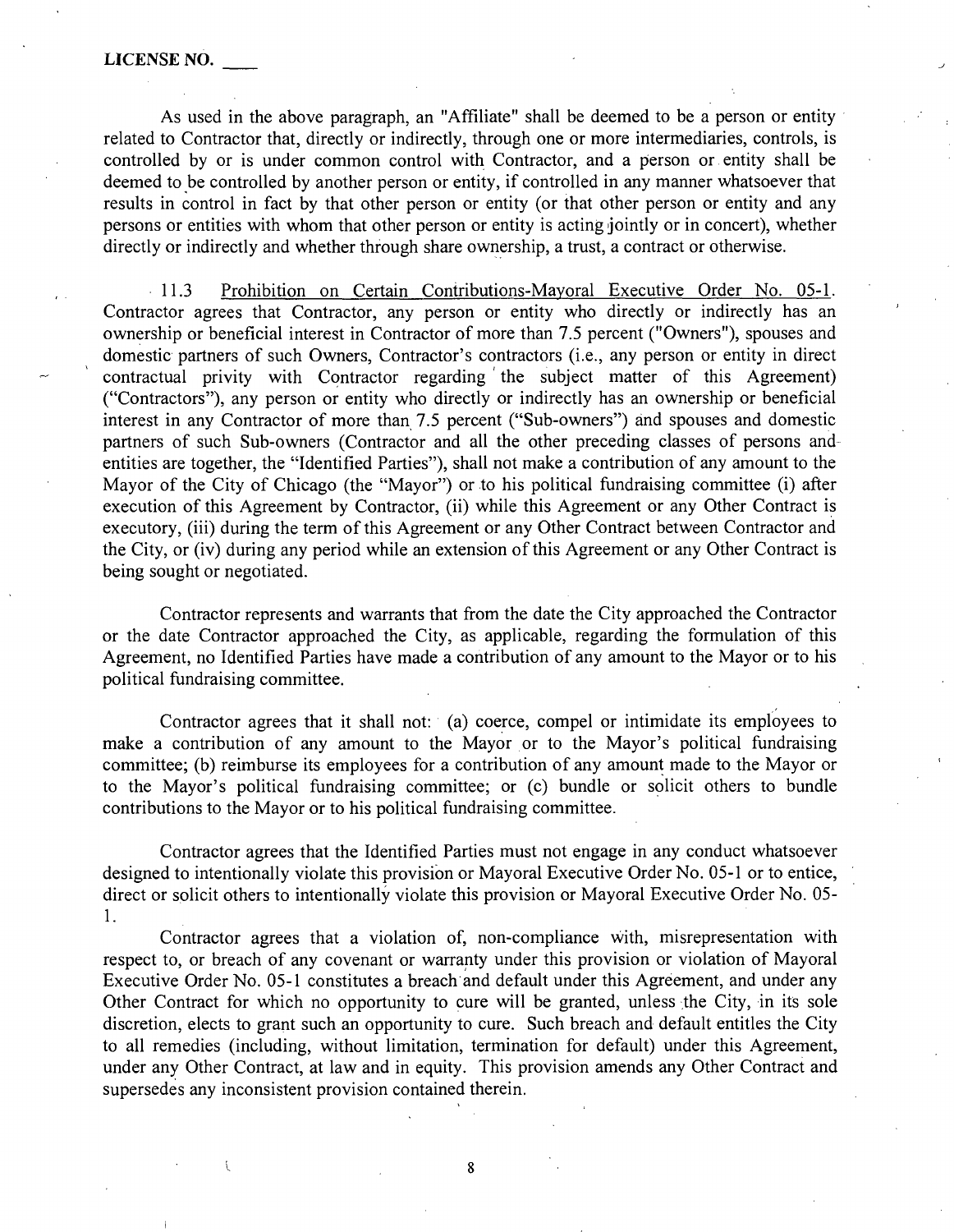If Contractor intentionally violates this provision or Mayoral Executive Order No. 05-1 prior to the closing of this Agreement, the City may elect to decline to close the transaction contemplated by this Agreement.

For purposes of this provision:

"Bundle" means to collect contributions from more than one source which are then delivered by one person to the Mayor or to his political fundraising committee.

"Other Contract" means any other agreement with the City of Chicago to which Contractor is a party that is (i) formed under the authority of chapter 2-92 of the Municipal Code of Chicago; (ii) entered into for the purchase or lease of real or personal property; or (iii) for materials, supplies, equipment or services which are approved or authorized by the City Council of the City of Chicago.

"Contribution" means a "political contribution" as defined in Chapter 2-156 of the Municipal Code of Chicago, as amended.

Individuals are "Domestic Partners" if they satisfy the following criteria:

- (A) they are each other's sole domestic partner, responsible for each other's common welfare; and
- (B) neither party is married; and
- (C) the partners are not related by blood closer than would bar marriage in the State of Illinois; and
- (D) each partner is at least 18 years of age, and the partners are the same sex, and the partners reside at the same residence; and
- (E) two of the following four conditions exist for the partners:
	- 1. The partners have been residing together for at least 12 months.
	- 2. The partners have common or joint ownership of a residence.
	- 3. The partners have at least two of the following arrangements:
		- a. joint ownership of a motor vehicle;
		- b. a joint credit account; ^
		- c. a joint checking account;
		- d. a lease for a residence identifying both domestic partners as Contractors.
	- 4. Each partner identifies the other partner as a primary beneficiary in a will.

"Political fundraising committee" means a "political fundraising committee" as defined in Chapter 2-156 of the Municipal Code of Chicago, as amended.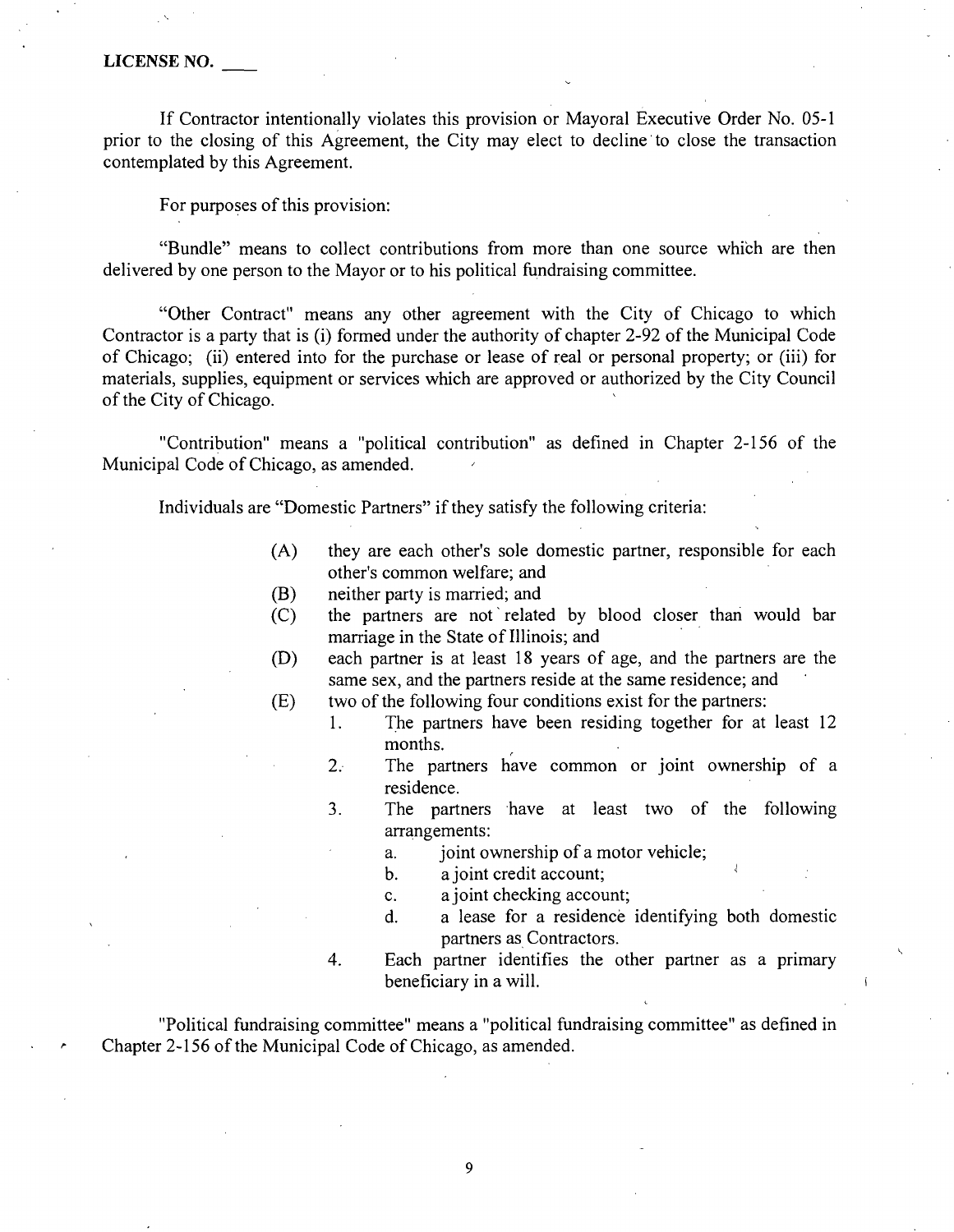11.4 Waste Ordinance Provisions. In accordance with Section 11-4-1600(e) of the Municipal Code of Chicago, Contractor warrants and represents that it, and to the best of its knowledge, its contractors and subcontractors, have not violated and are not in violation of any provisions of Section 7-28 or Section 11-4 of the Municipal Code (the "Waste Sections"). During the period while this Agreement is executory, Contractor's, any general contractor's or any subcontractor's violation of the Waste Sections, whether or not relating to the performance of this Agreement, constitutes a breach of and an event of default under this Agreement, for which the opportunity to cure, if curable, will be granted only at the sole designation of the Chief Procurement Officer. Such breach and default entitles the City to all remedies under the Agreement, at law or in equity. This section does not limit Contractor's, general contractor's and its subcontractors' duty to comply with all applicable federal, state, county and municipal laws, statutes, ordinances and executive orders, in effect now or later, and whether or not they appear in this Agreement. Non-compliance with these terms and conditions may be used by the City as grounds for the termination of this Agreement, and may further affect the Contractor's eligibility for future contract awards.

11.5 Cooperation with Office of Inspector General and Office of Compliance. In accordance with Chapter 2-26-110 et seq. of the Municipal Code, Contractor acknowledges that every officer, employee, department and agency of the City shall be obligated to cooperate with the Office of the Inspector General and the Executive Director of the Office of Compliance in cormection with any activities undertaken by such office with respect to this License Agreement, including, without limitation, making available to the Office of the Inspector General and the Executive Director the department's premises, equipment, personnel, books, records and papers. Contractor agrees to abide by the provisions of Chapter 2-26-110 et seq.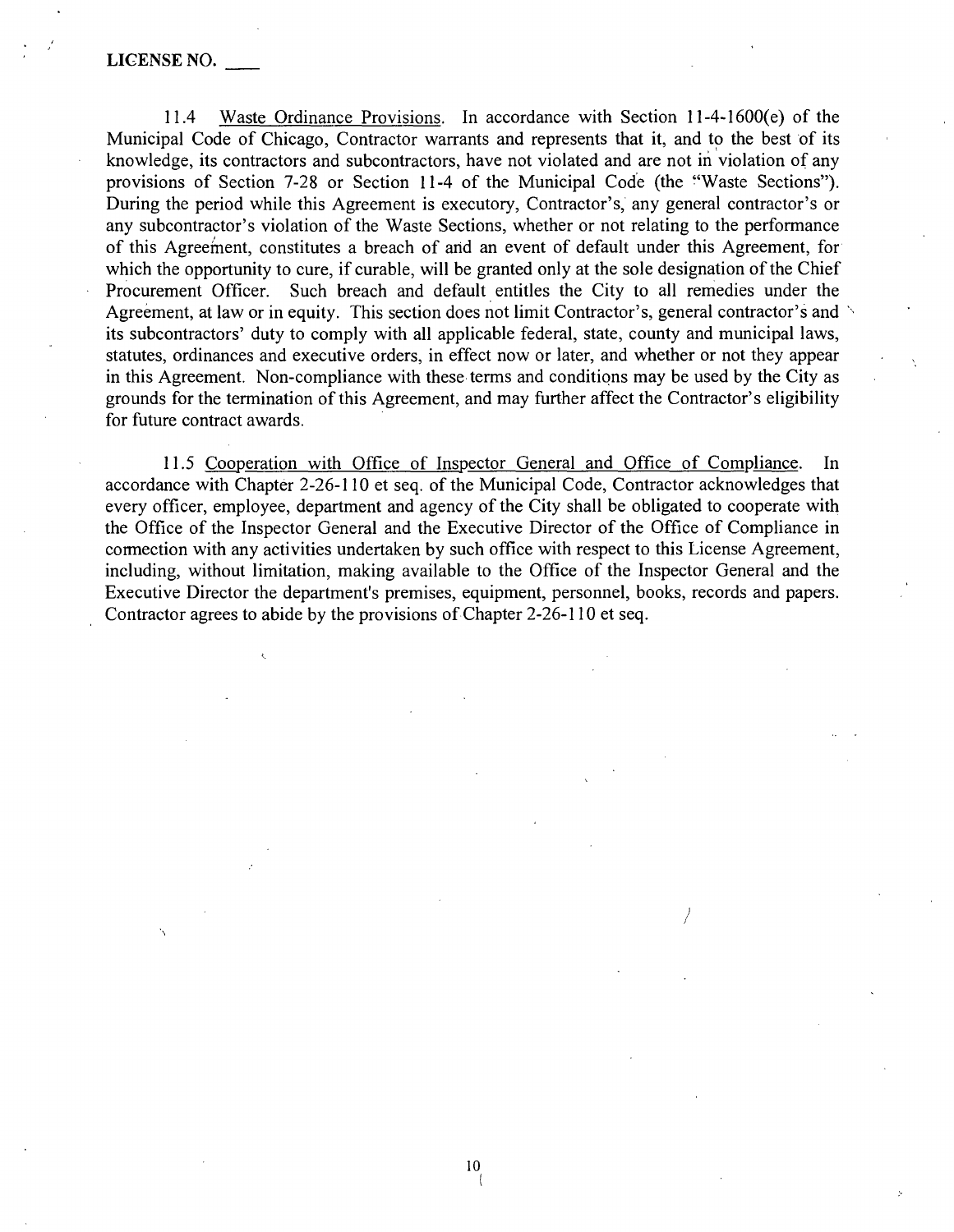IN WITNESS WHEREOF, the Parties have executed this License Agreement as of the day and year first above written.

> CITY OF CHICAGO, an Illinois Municipal Corporation, and home rule unit of govemment

BY: THE DEPARTMENT OF STREETS AND SANITATION

 $By:$ 

**Commissioner** 

'BY: THE DEPARTMENT OF GENERAL SERVICES

By: ^

Commissioner ,

APPROVED AS TO FORM AND LEGALITY: BY: THE DEPARTMENT OF LAW

**By:\_\_\_\_\_\_\_\_\_\_\_\_\_\_\_\_\_\_\_\_\_\_\_\_\_\_\_** 

Deputy Corporation Coumsel Real Estate Division

[INSERT NAME OF CONTRACTOR]

 $\mathbf{B}$ y:

Name: Its: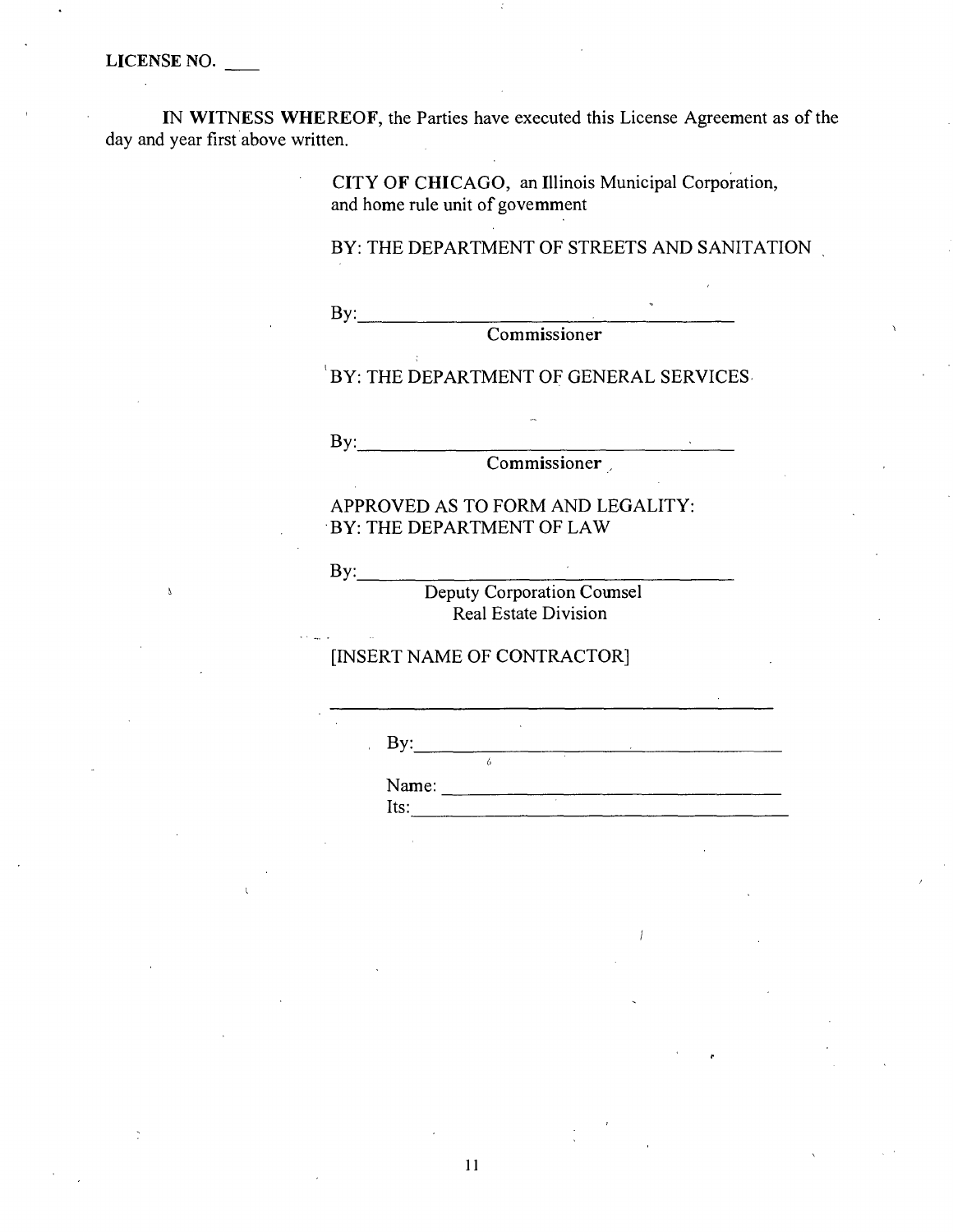## **EXHIBIT A**

## **Sale and Removal of Tree Material Specification No. 86452 RFQ No. 3439**

*(To Come)* 

 $\bar{\mathbf{j}}$ 

 $\overline{1}$ 

 $\langle \mathcal{A}_k \rangle$ 

 $\lambda$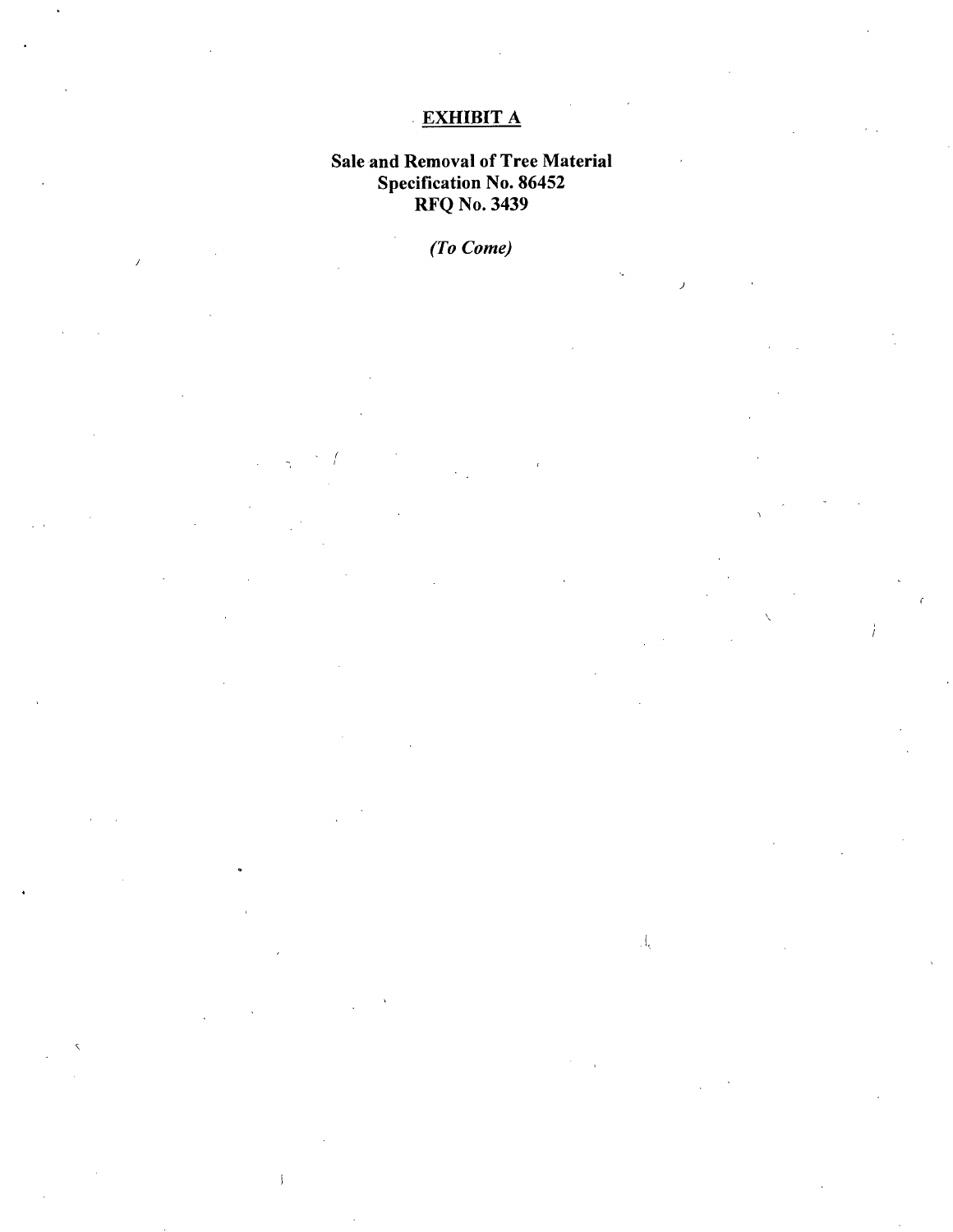## *EXHIBITS B-1 AND B-2*

 $\overline{\phantom{a}}$ 

 $\overline{1}$ 

## *Fixed Transfer Sites*

*(To Come)* 

 $\epsilon$